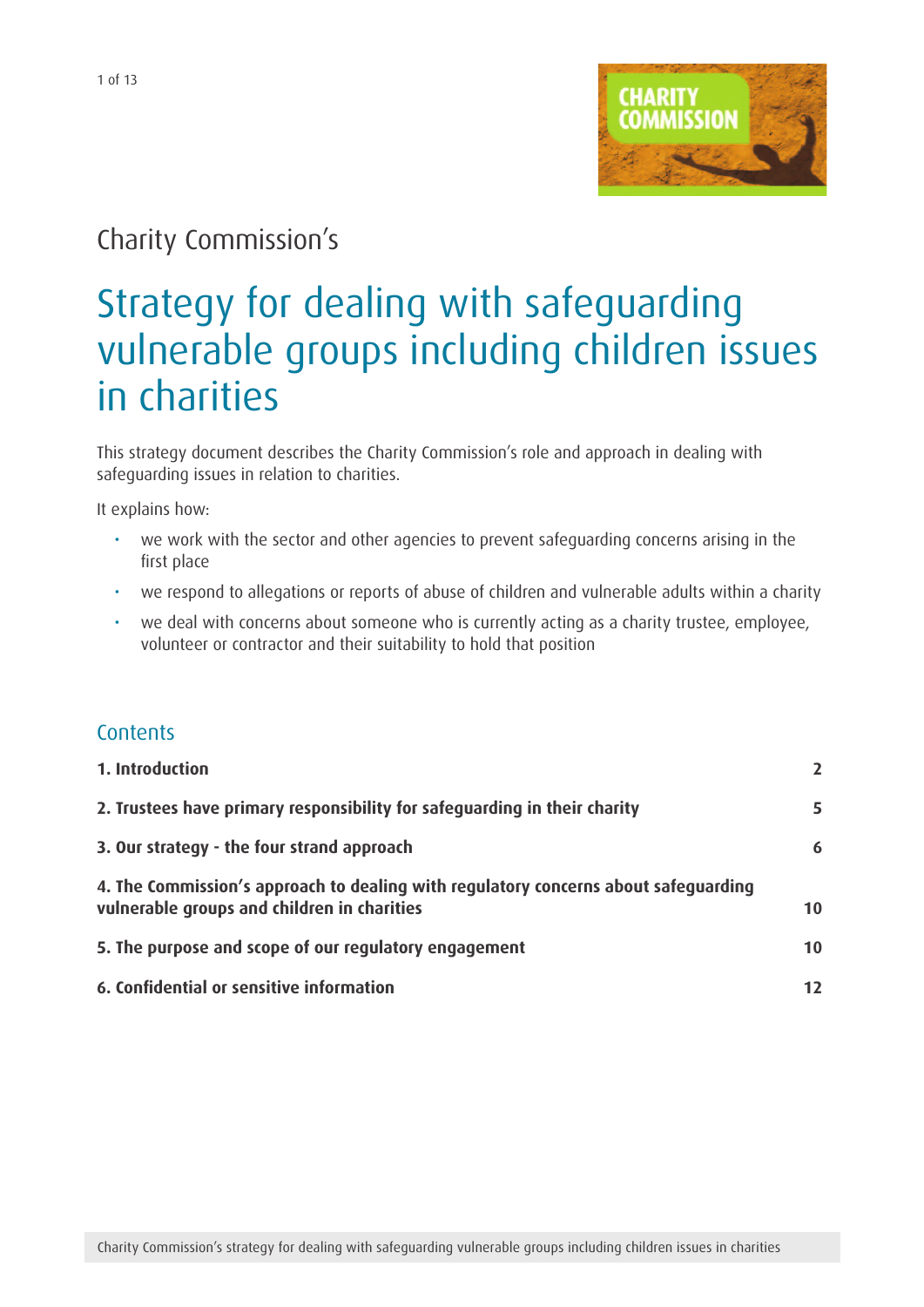## <span id="page-1-0"></span>1. Introduction

#### **What is the Charity Commission?**

The Charity Commission is established by law as the independent regulator and registrar for charities in England and Wales. Our aim is to provide the best possible regulation of charities in England and Wales in order to increase the effectiveness of charities and public trust and confidence in them.

The Commission's statutory objectives include the promotion of compliance by charity trustees with their legal obligations in exercising control and management of the administration of their charities, and to increase public trust and confidence in charities. Since the Charities Act 2006, we have a specific statutory function to identify, as well as investigate, apparent misconduct or mismanagement in the administration of charities.

The Commission is a non-ministerial government department that operates independently. We are the regulator for over 160,000 registered charities. Further information on our role, responsibilities and how the Commission goes about its work is available on [our website.](http://www.charitycommission.gov.uk/index.aspx)

#### **What do we mean by 'vulnerable' and 'safeguarding'?**

A significant number of charities come into contact, work with or provide activities for vulnerable beneficiaries. For the purpose of this document, by 'vulnerable' we are referring to children and young people under 18 years of age or to adults who are in receipt of a regulated activity<sup>1</sup>.

We define safeguarding and promoting the welfare of vulnerable groups and children as:

- protecting from maltreatment
- preventing impairment of health or development
- for children ensuring children are growing up in circumstances consistent with the provision of safe and effective care.

Protection is a part of safeguarding and promoting welfare. It refers to the activity that is undertaken to protect specific groups or children who are suffering, or are likely to suffer, significant harm. Effective protection is essential as part of wider work to safeguard and promote the welfare of vulnerable groups and children. However, all charities should aim to proactively safeguard and promote the welfare of their beneficiaries so that the need for action to protect them from harm is reduced.

<sup>1</sup> The definition of Regulated Activity for adults defines the activities provided to any adult as those which, if any adult requires them, will mean that the adult will be considered vulnerable at that particular time. These activities are: the provision of healthcare, personal care, and/or social work; assistance with general household matters and/or in the conduct of the adult's own affairs; and/or an adult who is conveyed to, from, or between places, where they receive healthcare, relevant personal care or social work because of their age, illness or disability. Please see [Department](http://www.dh.gov.uk/) of Health factual note on Regulated activity (adults) available on their website.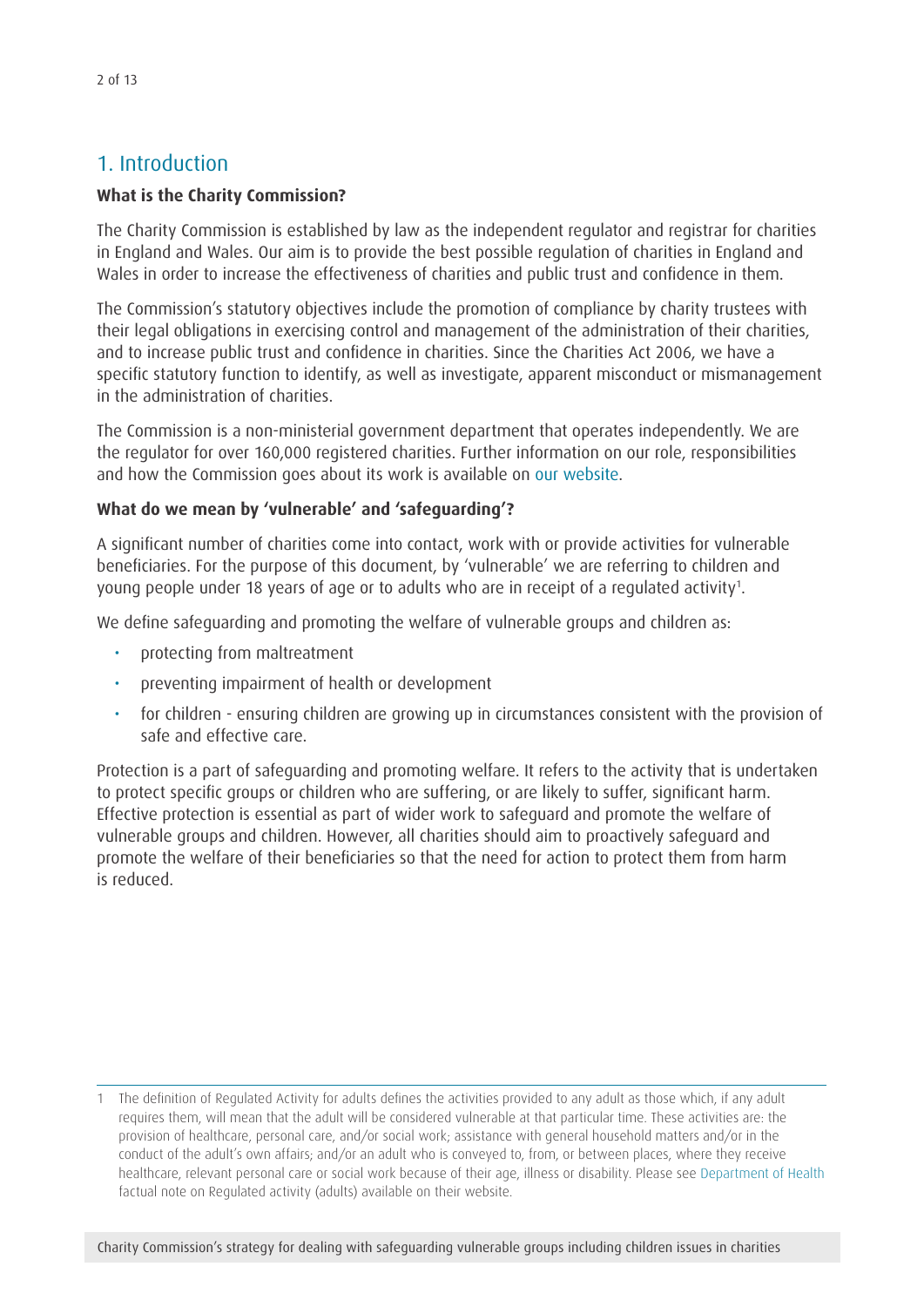#### **What is the Commission's regulatory role?**

The Commission is not responsible for safeguarding matters or dealing with incidents of actual abuse and we do not administer the legislation on safeguarding children and vulnerable adults. The police, local authorities and the Disclosure and Barring Service ('DBS') - a merger of the former Independent Safeguarding Authority and Criminal Records Bureau ('CRB')<sup>2</sup>- have particular statutory roles. In addition, some charities, such as those providing educational activities, may be regulated by other agencies and regulators for certain activities and which take the lead on the safeguarding duties and responsibilities for those charities. However, there are charities which provide some activities involving vulnerable beneficiaries and which are not otherwise regulated.

The Commission has an important regulatory role in ensuring that trustees comply with their legal duties and responsibilities as trustees in managing and administering their charity. Our aim is to protect public confidence in the integrity of charities. In the context of safeguarding issues, we have a limited and very specific regulatory role which is focused on the conduct of the trustees and the steps they take to protect the charity and its beneficiaries now and in the future. Our remit often covers just one area of a much wider investigation involving or being led by other agencies.

#### **The Commission's risk-based approach**

The Commission applies a risk-based approach to regulation. The Commission's Risk [Framework](http://www.charity-commission.gov.uk/Our_regulatory_activity/Our_approach/default.aspx) explains our approach to assessing and managing risk. As that explains, charities are publicly accountable for the funds they receive and privileges they enjoy because of their charitable status. The responsibility for their administration and management rests with the trustees. We have to prioritise our actions to ensure that our resources are used to best effect. Our overall approach to regulation therefore places an emphasis on preventing problems as well as ensuring that charities and their trustees comply with their legal obligations.

We will intervene in serious cases or where there has been non compliance or abuse, and will not do so where there is action others can take that will have a greater impact. In safeguarding matters, our awareness and clarity about which other agencies are involved and why, is vitally important. It is equally important that those agencies understand our role. Where we do act, we will use our powers proportionately, according to the nature and level of the risk and our potential impact.

<sup>2</sup> The provisions of the Protection of Freedoms Act 2012 introduce a range of key changes to disclosure and barring services including the merger of the Independent Safeguarding Authority and the Criminal Records Bureau, creating a single, new, non-departmental public body - the Disclosure and Barring Service. There is more information at https://www.gov.uk/disclosure-barring-service-check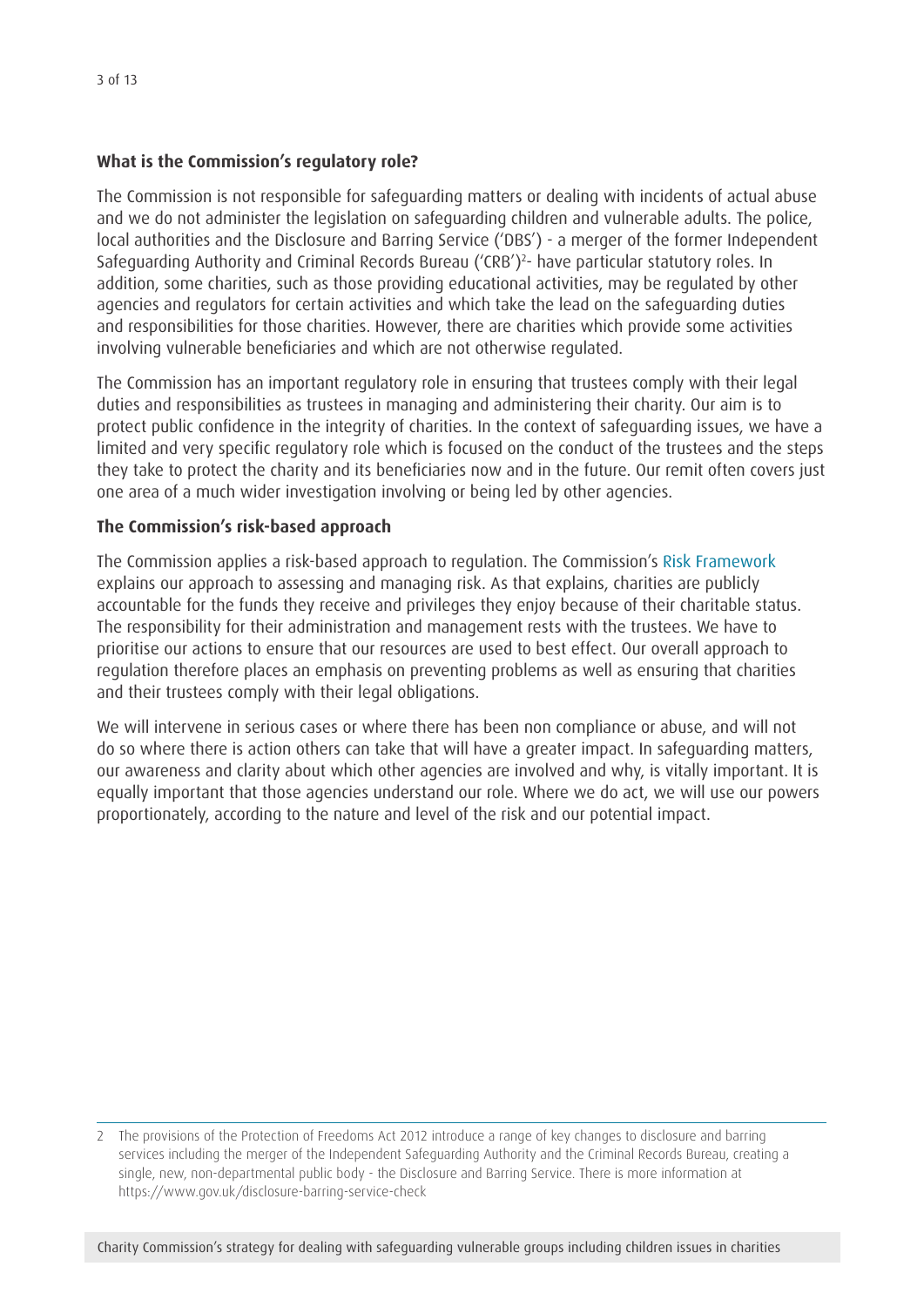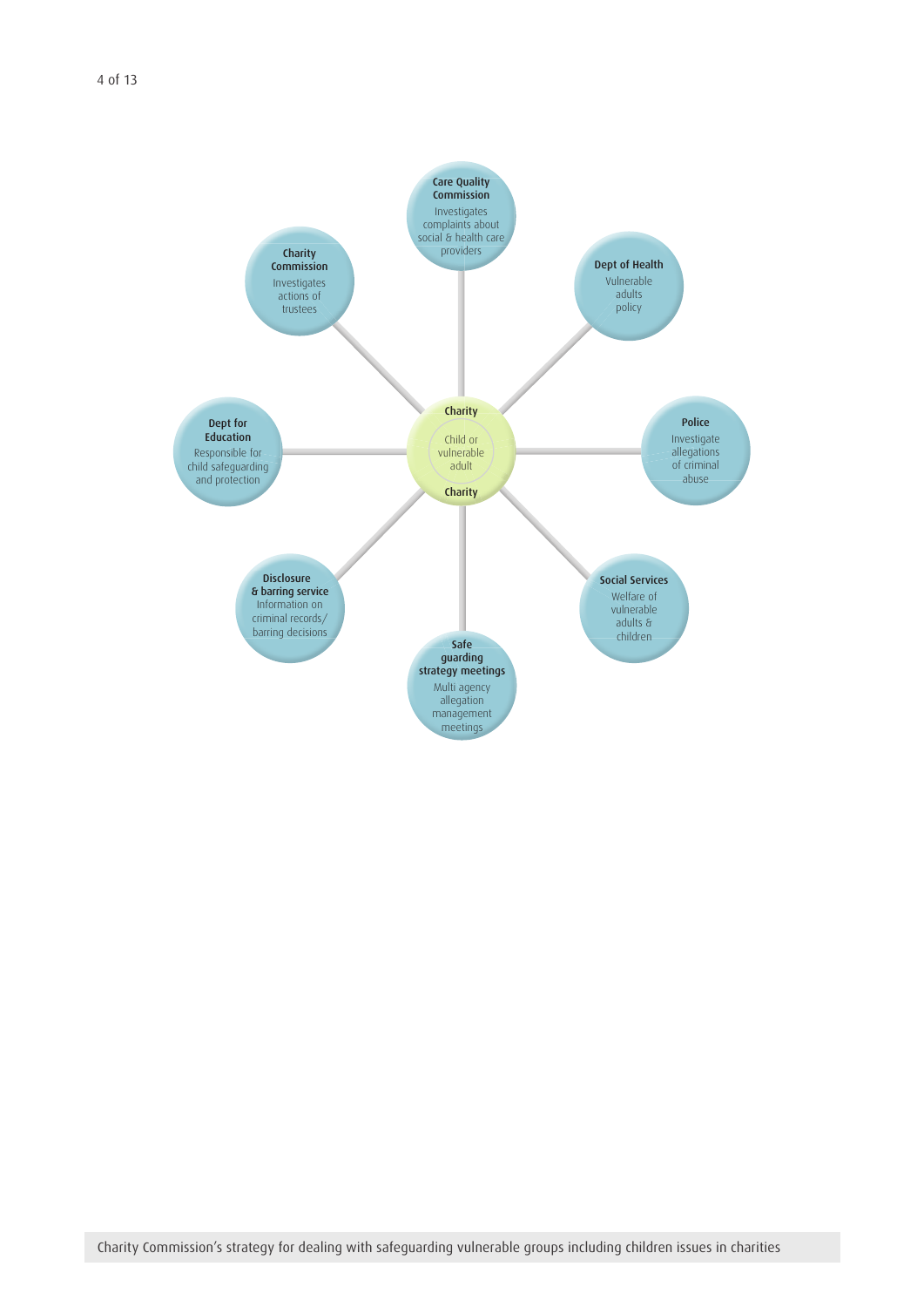## <span id="page-4-0"></span>2. Trustees have primary responsibility for safeguarding in their charity

#### **Prevention**

Trustees of charities which work with vulnerable groups and children have a duty of care to their charity which will include taking the necessary steps to safeguard and take responsibility for those children and vulnerable adults. They must always act in their best interests and ensure they take all reasonable steps to prevent any harm to them. Trustees also have duties to manage risk and to protect the reputation and assets of the charity.

It is therefore vital that trustees assess the risks that arise from the charity's activities and operations involving children and vulnerable people and develop and put in place appropriate safeguarding policies and procedures to protect them. They must also undertake on-going monitoring to ensure that these safeguards are being effectively implemented in practice. This is critically important because on occasion charities may be targeted by people who abuse their position and privileges to gain access to vulnerable people or their records for inappropriate or illegal purposes.

The Commission's aim is to ensure that charities that work with or provide services to vulnerable beneficiaries protect them as best they can and minimise the risk of abuse. We may consider any failure to do so as misconduct or mismanagement, or both, in the administration of the charity.

#### **Dealing with allegations**

We expect trustees to act responsibly in responding to allegations of abuse and to take steps to ensure they and the people working in the charity know how to deal with incidents of abuse if they arise. This includes making sure that charities have adequate systems in place to handle allegations and deal with them responsibly and, where appropriate, report incidents to the police, social services and other agencies, including the Commission<sup>3</sup>. We also expect trustees to manage and minimise the risk of further incidents happening as far as this is reasonably possible, by making any necessary changes to policies, procedures and work practices.

## **Appointing trustees and staff**

There are legal restrictions on who can be a trustee, which are set out in our guidance *[Finding New](http://www.charitycommission.gov.uk/publications/cc30.aspx)  [Trustees: What charities need to know](http://www.charitycommission.gov.uk/publications/cc30.aspx)* (CC30). There are also other legal restrictions in safeguarding legislation on who can be involved in working with children and vulnerable adults. This is a complex area, which other agencies, such as the DBS, lead on and which continues to change and be affected by new legislation and regulations. It is therefore vital that trustees inform themselves of the latest position.

Trustees must put systems in place to make the necessary checks to ensure individuals who are trustees, staff (including contractors) and volunteers are legally able to act in positions involving vulnerable beneficiaries. Any failure to do so would be of regulatory concern to us. Those who through your charity will come into contact with vulnerable groups, including children, may be eligible for an Enhanced DBS Check. If they have close contact, they may be eligible for an Enhanced DBS Check that also includes a check against the Children's Barred List and/or the Adults' Barred List where applicable to their role. It is good safeguarding practice to obtain an enhanced DBS check on those people who are engaged in regulated activity before they work with children or vulnerable

Charity Commission's strategy for dealing with safeguarding vulnerable groups including children issues in charities

<sup>3</sup> Where such concerns arise, we expect trustees to report them to us as serious incidents. Our [published](http://www.charitycommission.gov.uk/Our_regulatory_activity/Reporting_issues/rsinotes.aspx) quidance explains how trustees should report serious incidents to us and what information we need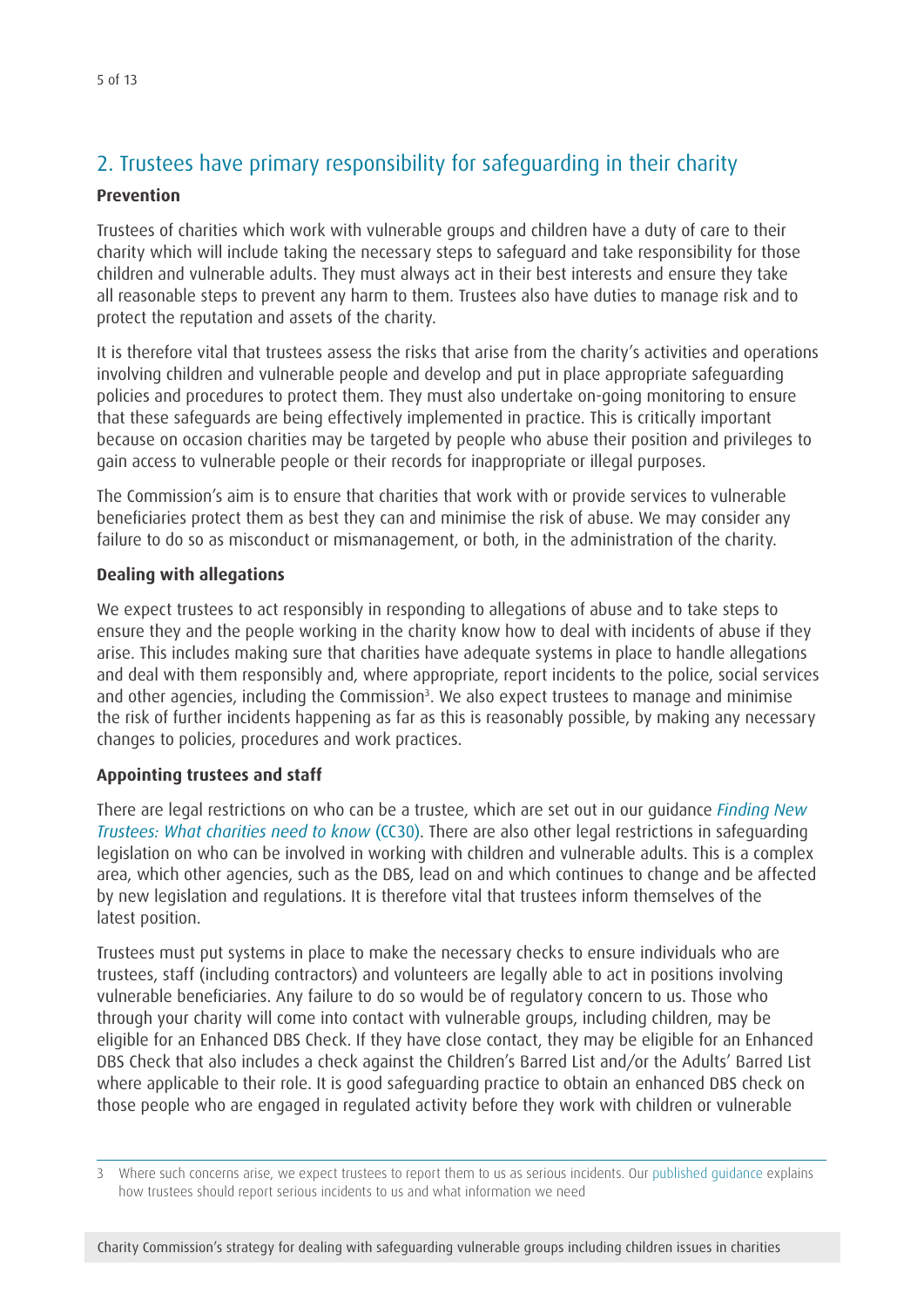<span id="page-5-0"></span>adults. The position of trustee of a vulnerable groups' or children's charity is not a regulated activity in itself. It is only if trustees have close contact with these vulnerable beneficiaries that they would fall within the scope of regulated activity and be **eligible** to obtain an enhanced DBS check and barred list check. A trustee of a charity who no longer falls within the definition of regulated activity would be **eligible** to obtain an enhanced DBS check, (but without a barred list check).

We recommend that trustees always obtain a DBS check when they can as it an important tool in ensuring that the person is suitable to act. In addition, the recruitment methods of staff, volunteers and trustees should be sufficiently robust and appropriately reviewed.

#### **Safeguarding policies**

The contents and detail of a charity's safeguarding policy will depend on the charity's activities and how great the risks are. The risks will be higher the more central the activities involving vulnerable beneficiaries are to the charity's core purposes and services, or the more frequently these activities take place. In such cases, the policy will need to be more detailed and the trustees will need to do more to fulfil their legal duties.

#### **Ensuring Public Trust and Confidence**

Most people would agree that incidents of abuse against vulnerable beneficiaries are wholly unacceptable. Such incidents are even more of a concern where they are connected to the organisations and people whose work is meant to help vulnerable groups or children and in which these people and the public place their trust. When an incident takes place, and where there are poor safeguarding standards in the charity concerned, this damages public trust and confidence both in that charity and in charities more generally. This is particularly so if the trustees could have done more to prevent the incident or did not deal with it responsibly. It is for these reasons that safeguarding is an important issue for the Commission. It is also why trustees should take their duties seriously, particularly those of charities whose work is primarily with vulnerable groups or children.

## 3. Our strategy - the four strand approach

#### **Overview**

The Commission's aim is to ensure charities properly safeguard their beneficiaries from harm. Our strategy for minimising the risk of charities failing to safeguard vulnerable beneficiaries from harm and abuse has a four-strand approach. This approach emphasises prevention and makes clear when the Commission might intervene, why and how.

The Commission places great emphasis on action being taken by trustees to prevent abuse of vulnerable beneficiaries or failures to safeguard them from happening in the first place. This includes ensuring trustees know and are clear about their responsibilities. We will continue to engage with charities over regulatory concerns on safeguarding issues in appropriate cases and will investigate and intervene in the most serious and highest risk cases. We will continue to develop and consolidate our working relationships with other agencies in this area and seek to minimise instances of dual or multiple regulation.

We will also seek to monitor the risks to the sector in this area to ensure wider lessons are disseminated and the results continually inform and refine our approach to improve the impact we have where we do engage.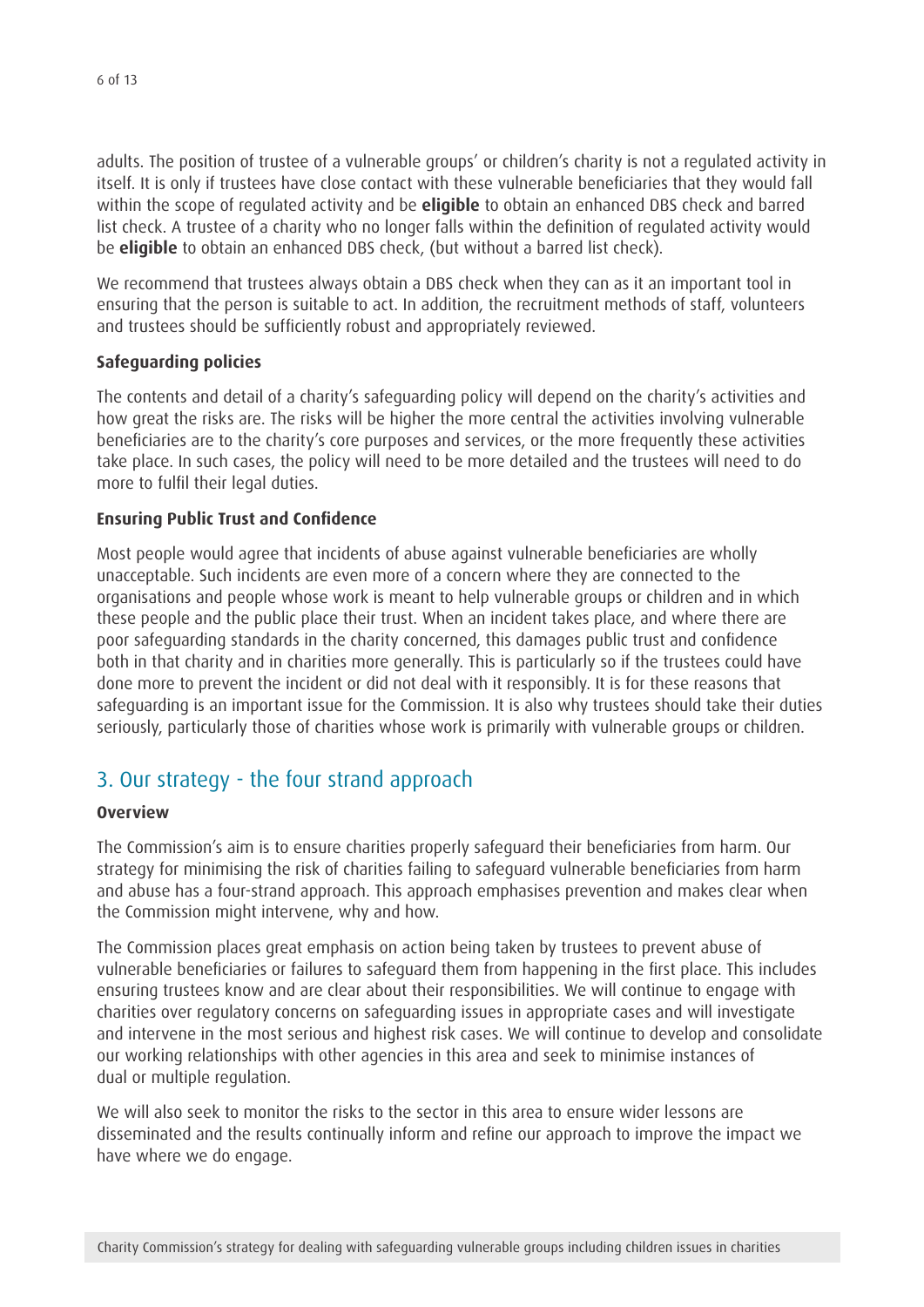We will engage with experts working in this field from the sector and other agencies through an external Safeguarding Advisory Group. We will use this resource to help us keep up to date and ensure that our approach to safeguarding issues in charities is considered and effective.

The four strands of this strategic approach are:

#### **Awareness and Prevention**

This strand places an emphasis on preventing problems arising in the first place. Prevention is primarily the responsibility of trustees, and we expect those who run activities for vulnerable beneficiaries to have the expertise, knowledge and skills to do so properly and to take very seriously their safeguarding responsibilities.

We have published guidance and information on our website, the aim of which is to inform and assist trustees to understand and discharge their legal duty of care to safeguard their charity and take responsibility for their beneficiaries. This guidance includes:

- [Safeguarding Children Protecting Children in your Organisation](http://www.charity-commission.gov.uk/charity_requirements_guidance/charity_governance/managing_risk/protection.aspx?)
- [Reporting](http://www.charitycommission.gov.uk/Our_regulatory_activity/Reporting_issues/Trustee_employee_and_volunteer_guidance_index.aspx) Serious Incidents quidance for trustees
- • *[The Essential Trustee: what you need to know](http://www.charitycommission.gov.uk/Publications/cc3.aspx)* (CC3)
- • *[Registering a Charity](http://www.charity-commission.gov.uk/Publications/cc21.aspx)* (CC21) (in particular the section on vetting and trustee eligibility checks)
- • *[Finding new trustees what charities need to know](http://www.charitycommission.gov.uk/Publications/cc30.aspx)* (CC30) (in particular, the section on vetting and CRB checks)

Our guidance [Safeguarding Children](http://www.charity-commission.gov.uk/charity_requirements_guidance/charity_governance/managing_risk/protection.aspx?) also signposts trustees to other sources of information including specialist advice and guidance provided by the sector and other parts of government. Going forward we will continue to update this guidance and work on collating it for easier access and navigation.

The Commission also publishes annual reports on its investigatory and regulatory work [Charities Back](http://www.charity-commission.gov.uk/Our_regulatory_activity/Compliance_reports/Back_on_Track_index.aspx)  on Track – themes and lessons from the Charity Commission's [investigations](http://www.charity-commission.gov.uk/Our_regulatory_activity/Compliance_reports/Back_on_Track_index.aspx) and regulatory casework. Using case studies from our work, we aim to improve trustees' awareness of the common problems that can arise in charities, and provide guidance on how to avoid similar situations from happening in their charities. This includes case studies and analysis on safeguarding vulnerable beneficiaries issues.

To help charities learn from the mistakes and experiences of other charities, when we [publish the](http://www.charity-commission.gov.uk/Our_regulatory_activity/Compliance_reports/inquiry_reports/default.aspx)  [outcome of our investigations](http://www.charity-commission.gov.uk/Our_regulatory_activity/Compliance_reports/inquiry_reports/default.aspx) we will continue to include issues for the wider sector. At the end of a Statutory Inquiry we usually publish a report on our website. We also [publish a report on the](http://www.charity-commission.gov.uk/Our_regulatory_activity/Compliance_reports/RC_reports/default.aspx)  [conclusion of some of our other casework,](http://www.charity-commission.gov.uk/Our_regulatory_activity/Compliance_reports/RC_reports/default.aspx) where we think it is helpful to other charities and/or it is in the public interest. These reports set out publicly the sources of concern, the findings and conclusions from our investigations and other casework including any regulatory action that we have taken. They also inform the public about the impact of our intervention and the relevant issues for other charities.

#### **Oversight and supervision**

The Commission is kept informed of and monitors abuse and safeguarding failings in a number of ways including through the Commission's Serious Incident Reporting regime. Reporting serious incidents by charities is extremely important because it demonstrates that trustees have identified a serious risk to their charity and are taking appropriate action to deal with it. It helps us focus our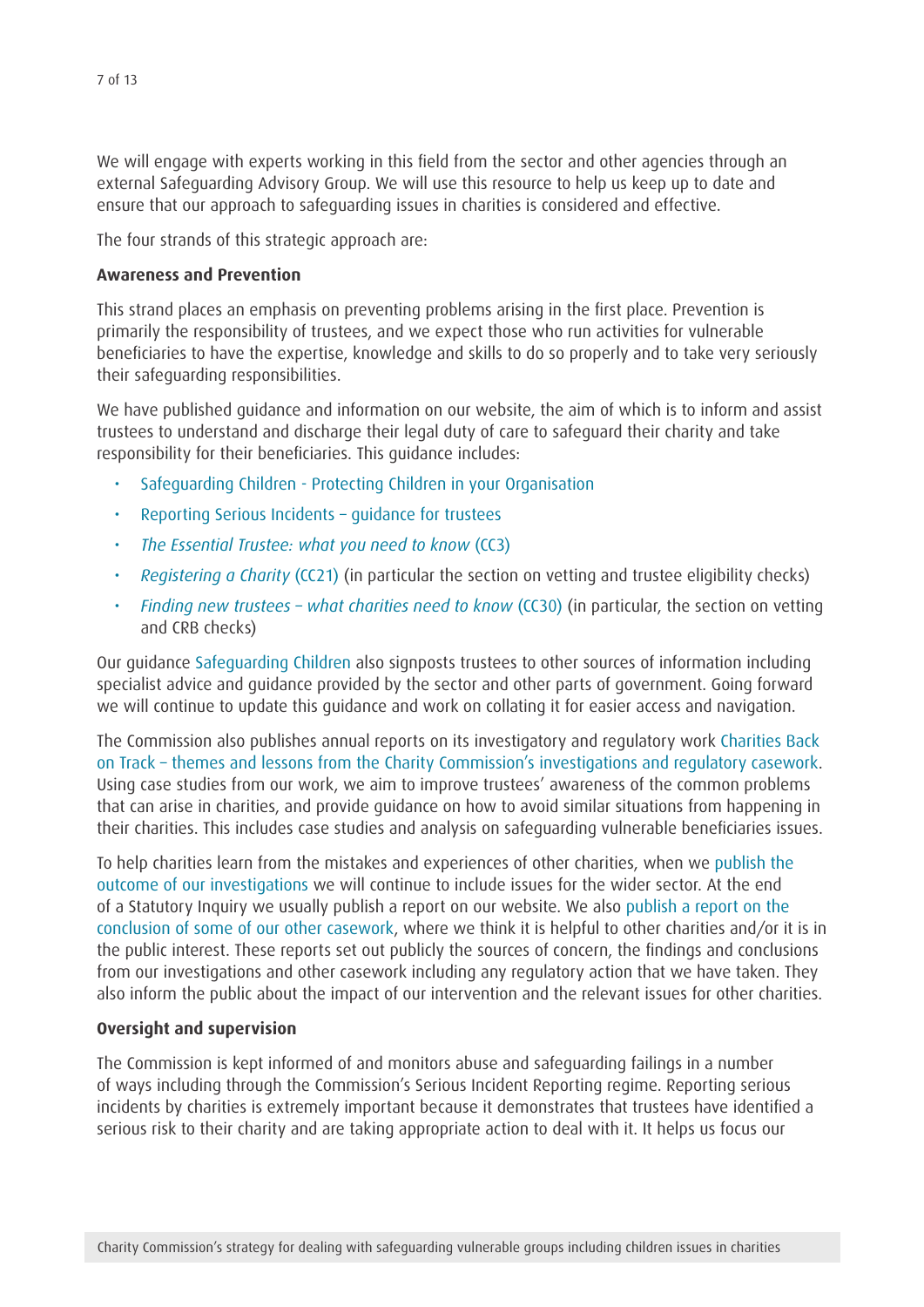engagement and resources where the risks are highest, and allows us to provide assistance at the earliest opportunity where serious problems arise in charities. It also enables us to check whether anyone who is unsuitable as a result of safeguarding concerns is a trustee of another charity.

At Registration, where an applicant declares the organisation works with children or vulnerable adults, they are required to confirm that the trustees jointly and individually declare they have carried out all trustee eligibility checks that are required by law.

We monitor compliance by charities where they have been asked as a result of engagement with the Commission to take steps to improve safeguarding in their charity.

We monitor the safeguarding issues that we deal with and where appropriate we analyse trends and profile the risks arising from those issues. Any risk indicators will be reviewed in the context of our Risk [Framework](http://www.charity-commission.gov.uk/Our_regulatory_activity/Our_approach/default.aspx) in light of developments within the sector, our own operational experience, and information from other agencies involved in this work. We will monitor trends in case work and referrals so that where appropriate, we can alert the sector to possible risks, update our guidance and ensure our intervention is targeted in serious cases, or where there has been non compliance or abuse.

#### **Co-operation**

The aim of this strand is to strengthen our co-operation and liaison with other agencies to better disrupt the activities of those who seek to exploit charities to abuse children and vulnerable adults. Because the Commission's role in vulnerable beneficiary abuse cases is very specific, we place great importance on developing effective relationships with other government regulators, law enforcement agencies and local authorities which are responsible for investigating the actual abuse and dealing with specialist safeguarding issues.

The publication of this strategy will help ensure there is clarity for those agencies about the Commission's regulatory role in safeguarding matters. The role of the police, social services and local safeguarding strategy meetings in investigating criminal matters and ensuring the welfare and safety of individuals at risk is paramount and takes priority over and above the remit of the Commission.

However, even if the police or another agency decides not to pursue a case, there may still be serious concerns about the charity, the conduct of its trustees or its systems to safeguard beneficiaries that the Commission needs to look into. We aim to carry out our regulatory responsibilities in ensuring charities and their trustees comply with their legal obligations, while not duplicating the role of other agencies and keeping the administrative burden for charities to a minimum.

We refer matters of concern to the police and other agencies and will continue to strengthen our operational arrangements for doing so. We also rely on them sharing with us information and intelligence so that we can properly carry out our regulatory role. We are able to exchange information about individual cases and incidents with these agencies under powers in section 54 and section 56 of the Charities Act 2011 ('the 2011 Act'). We ensure we have appropriate protocols and identified points of contact in place with agencies where there is frequent regulatory exchange.

From time to time we will arrange reciprocal awareness raising sessions to help other agencies better understand the role of the Commission and the sector when they are investigating abuse connected with it.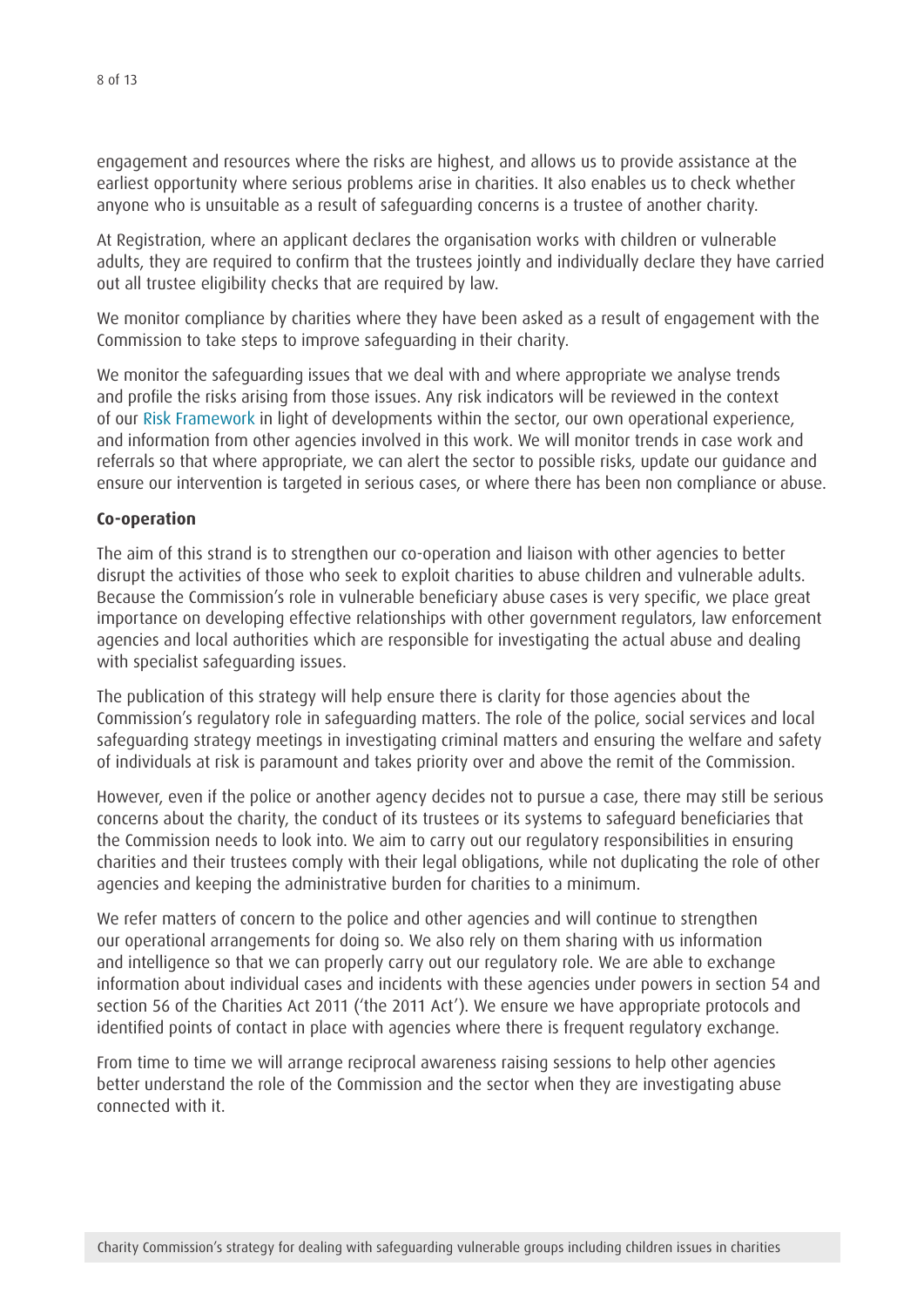We work closely with the DBS to ensure that we are kept up to date about changes to the legislative requirements, including the implementation of changes to disclosure and barring services.

We also ensure we are clear when another agency is better placed to lead on and deal with safeguarding issues where the charity's activities are specialist in nature, such as schools or health.

We continue to build links with local safeguarding boards and partnerships to raise awareness about our role and remit. This will enable them to bring the Commission in at the appropriate stage and means we can more effectively decide whether our intervention is needed.

#### **Intervention**

We will intervene in serious cases, or where there has been non compliance or abuse, and we will not intervene where there is action that others can take that will have a greater impact. When any safeguarding concerns about a charity come to our attention, they are assessed against our Risk [Framework](http://www.charity-commission.gov.uk/Our_regulatory_activity/Our_approach/default.aspx) and in accordance with its risk assessment procedures to decide the most proportionate and effective response. When we undertake an initial examination, we look at the concern raised, its source, the risk posed to the charity and its beneficiaries, the evidence there is to support the concern, the strength of this evidence and the potential impact of the issues raised on the charity concerned.

Where allegations or instances of abuse have taken place in charities or with people closely connected to a charity, our regulatory interest is whether:

- there is an immediate risk to beneficiaries in the charity that means we have to take swift regulatory action
- the trustees have handled the suspicions, allegations or actual instances of abuse properly, responsibly and appropriately
- there are adequate safequarding measures in place and these are properly implemented. For example, child protection and safeguarding policies and vetting procedures and checks for trustees, staff and volunteers

A key priority is identifying early on whether the police or another agency is involved and best placed to deal with the issues. If there is, we may not become involved or we may await the outcome of their investigations and then decide if we need to engage. Even if there is a regulatory issue, in most cases it is likely to be best resolved through regulatory and/or corrective advice. In the most serious cases we may consider opening a Statutory Inquiry under section 46 of the 2011 Act and may need to use our powers to protect the charity. Where we do, we will use our powers proportionately according to the nature and level of the risk and will continue to assess this risk throughout the investigation.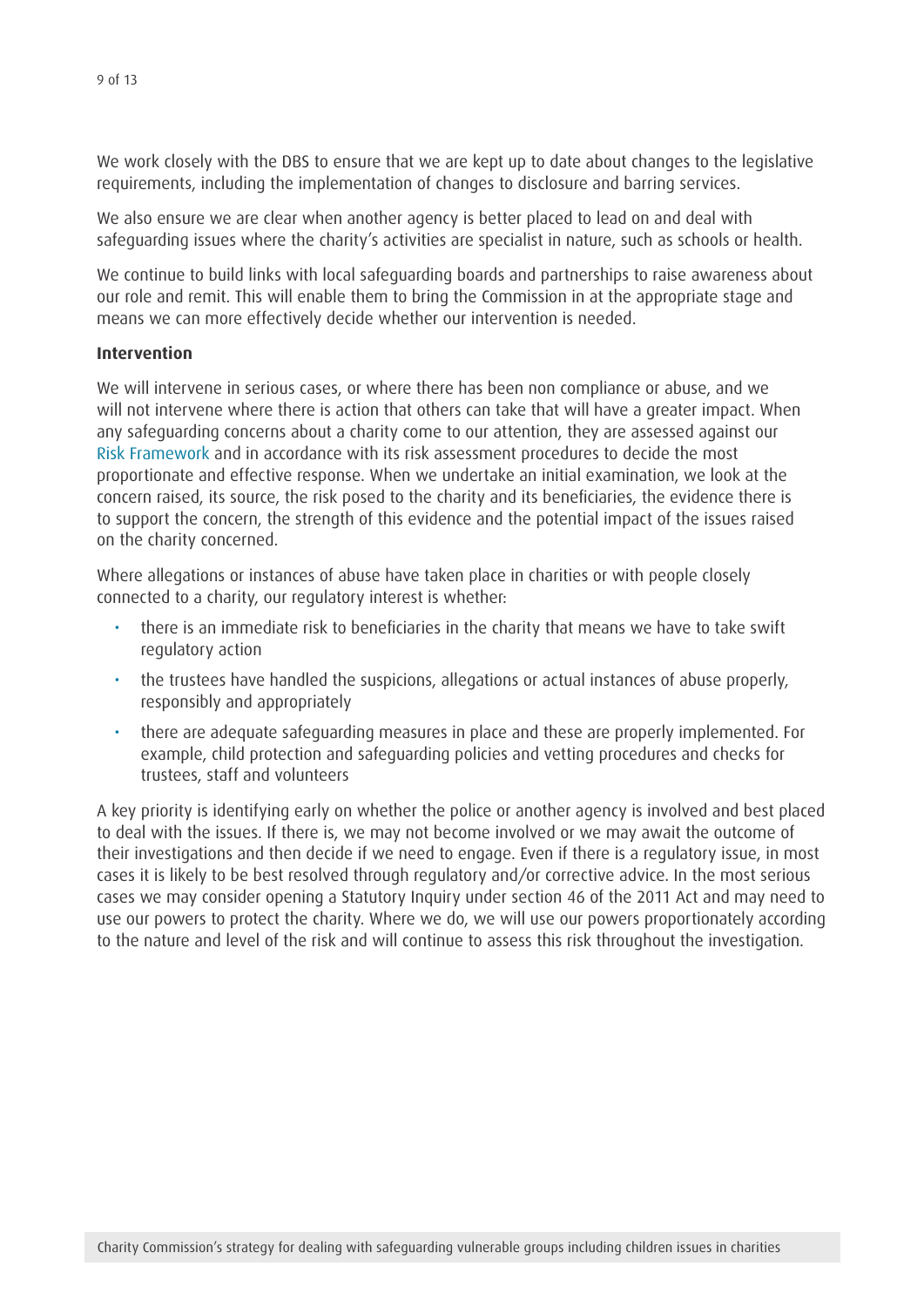<span id="page-9-0"></span>The Commission regards as serious regulatory issues<sup>4</sup>:

- • concerns about serious harm to and the abuse of vulnerable beneficiaries in a charity
- the failure by a charity which works with vulnerable beneficiaries to have adequate and effective safeguarding policies and procedures in place

This means that we deal with them as a priority. We give cases where there is an immediate or ongoing risk of harm to vulnerable beneficiaries an even higher priority.

In practice, we are likely to become involved in one-to-one engagement with charities:

- if there is a concern that someone who is currently acting as a trustee, employee or is otherwise involved in the charity, is unsuitable to hold that position (for example, because of relevant criminal convictions), particularly if the work of the charity is with vulnerable beneficiaries
- when there are concerns or allegations that a vulnerable beneficiary has been abused or mistreated, and that these are in connection with the activities of a charity or someone closely involved in the charity
- when there is serious cause for concern because measures are not in place, or are inadequate, to protect vulnerable beneficiaries (eg safeguarding policies and appropriate vetting procedures)

We are not experts in child or adult protection. Our concerns about the adequacy of procedures are confined to the key elements it is reasonable to expect basic charity safeguarding policies and procedures to have. In some circumstances we may regard failure to take up DBS checks or implement adequate safeguarding policies as evidence of misconduct and/or mismanagement in the administration of the charity.

We focus on:

- ensuring the risk to the charity's current and future beneficiaries and services is being properly managed by the trustees
- the protection of the charity's assets, including its reputation
- • ensuring that trustees are complying with their legal duties and responsibilities in the management and administration of the charity.

## 5. The purpose and scope of our regulatory engagement

Where there are concerns or allegations about safeguarding issues in charities, apart from ensuring that appropriate action is being taken so that vulnerable beneficiaries are not subjected to further harm, our regulatory interest is usually one or more of the following:

4 See further the Commission's Risk [Framework](http://www.charity-commission.gov.uk/Our_regulatory_activity/Our_approach/default.aspx) and *[Complaints about Charities](http://www.charitycommission.gov.uk/Publications/cc47.aspx)* (CC47) and Serious Incidents [Reporting](http://www.charitycommission.gov.uk/Our_regulatory_activity/Reporting_issues/rsinotes.aspx) [guidance](http://www.charitycommission.gov.uk/Our_regulatory_activity/Reporting_issues/rsinotes.aspx) for trustees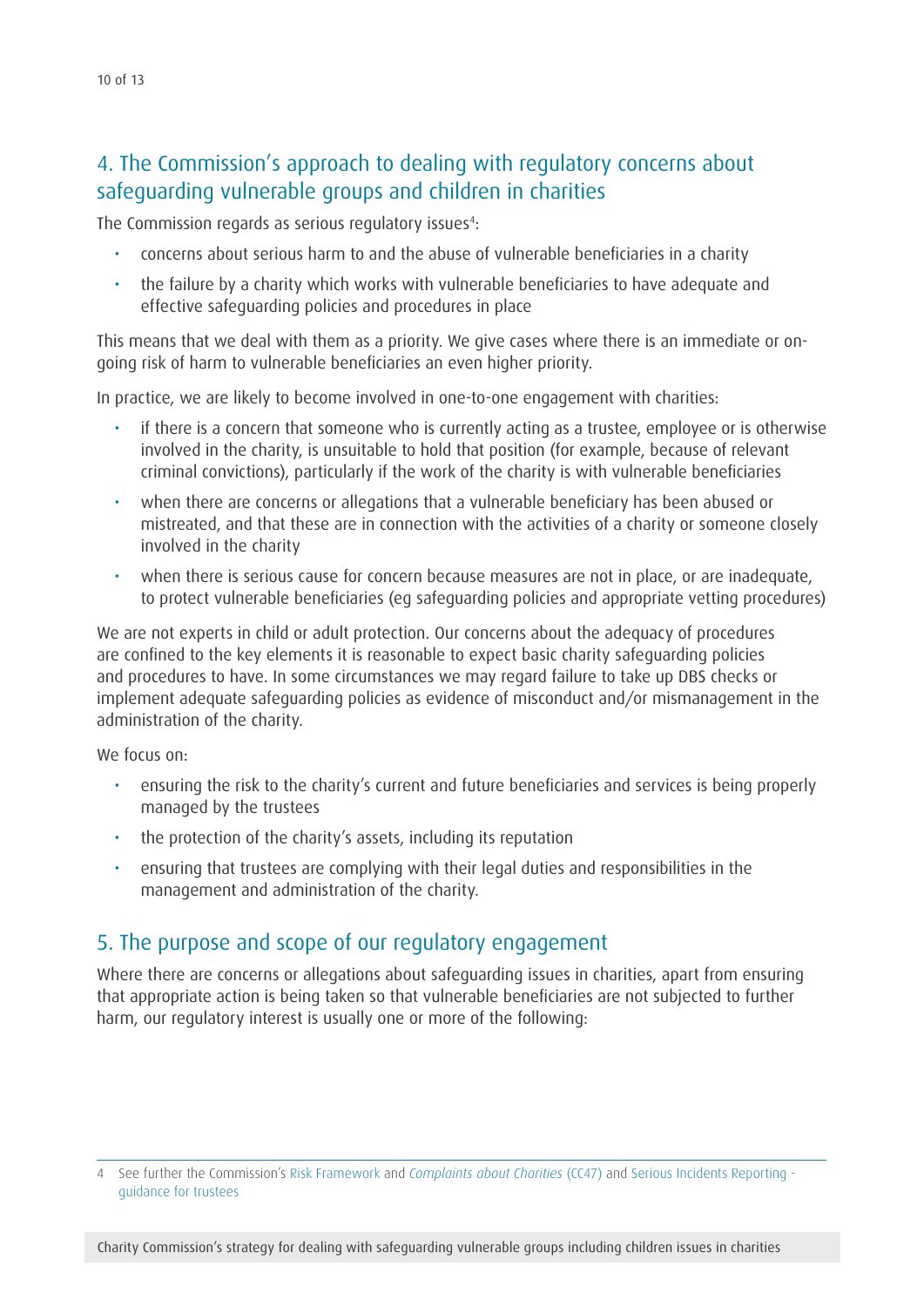- • clarifying the extent to which the charity is connected with, or its personnel are involved in, or responsible for any alleged incident
- • assessing whether there is an immediate risk to current beneficiaries in the charity that means we may need to take swift regulatory action
- establishing whether the trustees have handled any allegations or concerns appropriately
- ascertaining whether the trustees have proper and adequate safeguarding policies, procedures and other appropriate measures in place to safeguard the charity and its beneficiaries, and whether they are being implemented in practice
- • assessing whether the trustees have taken reasonable steps to address any shortfalls in the charity's safeguarding polices and procedures
- verifying whether the trustees are complying with the Safeguarding Vulnerable Groups Act 2006 ('the SVGA'). This includes:
	- their duty as employers to refer cases to the DBS where they dismissed or ceased using an employee or volunteer because they think they have harmed or posed a risk of harm to children or vulnerable adults
	- • fulfilling good safeguarding practice for individuals working in regulated activity with vulnerable groups and children to have an Enhanced DBS check and barred lists check as well as carrying out robust recruitment practices including referee and career history checks
- establishing whether the trustees have considered the damage to the charity's reputation that the incident or allegation may have caused and how they are handling the matter

If there are concurrent criminal or civil proceedings, we have an interest in knowing the outcome of those proceedings and in ensuring the impact or consequences of these on the charity are considered and dealt with properly by the trustees.

#### **What we do not do**

We do not investigate the actual abuse - investigations of physical or sexual harm against individuals are matters for the police and/or social services.

We cannot prosecute or bring criminal proceedings, although we can and do refer any serious concerns we have to other agencies and the police.

We cannot approve or provide detailed expert advice to charities on the content of individual safeguarding policies. Our guidance [Safeguarding Children](http://www.charity-commission.gov.uk/charity_requirements_guidance/charity_governance/managing_risk/protection.aspx?) provides some help to charities about what the key elements are it is reasonable to expect any safeguarding policy to cover, and signposts charities to other sources of specialist information where appropriate.

#### **The Roles of Other Agencies**

The Commission does not administer legislation on safeguarding children and vulnerable adults. The Department for Education is responsible for government policy on child safeguarding and protection in England. You can obtain more information on the [Department of Education website](http://www.education.gov.uk/).

The Department of Health is responsible for government policy on safeguarding vulnerable adults in England. There is more information on the [Department of Health website](http://www.education.gov.uk/).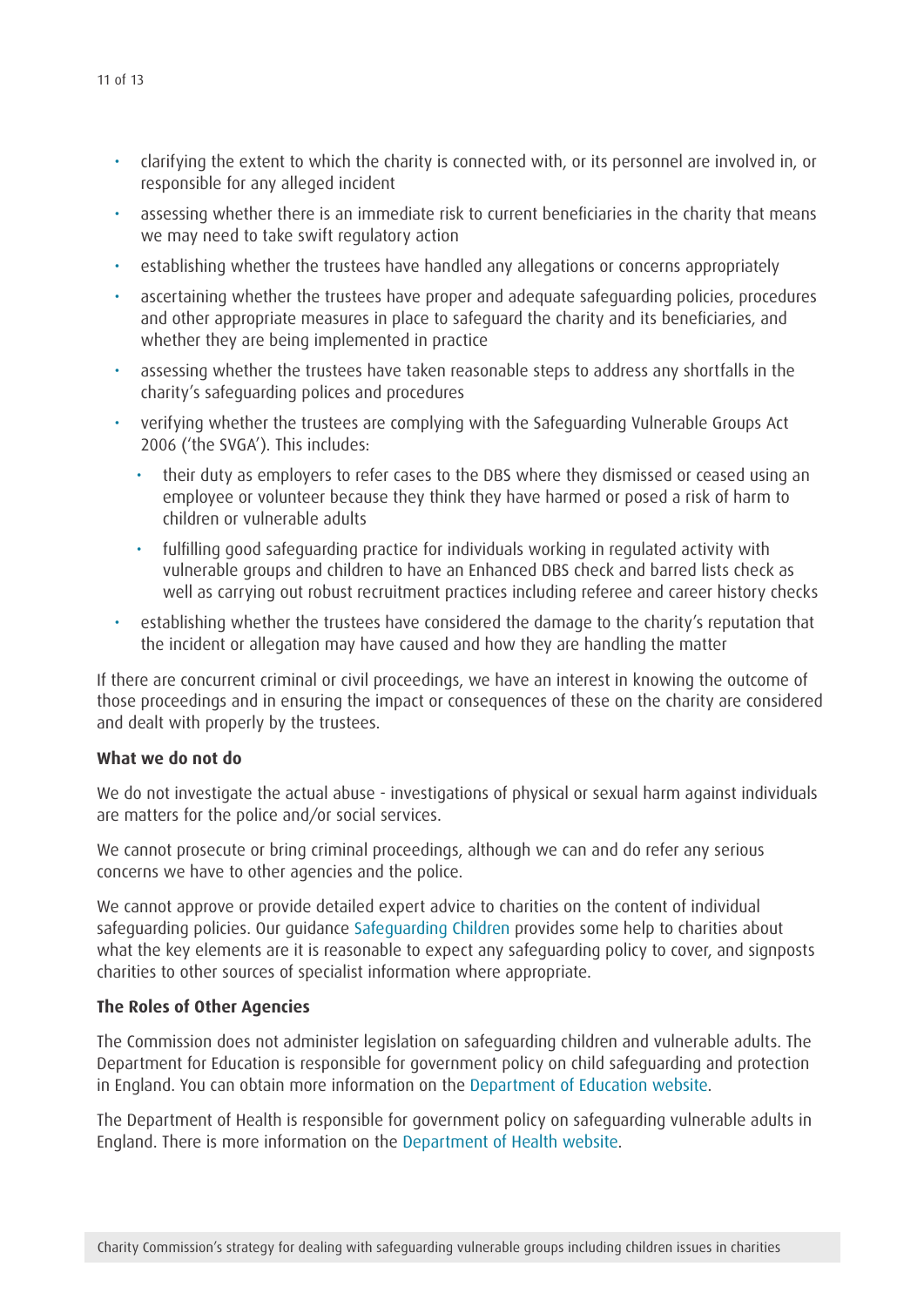<span id="page-11-0"></span>In Wales, the Welsh Government is responsible for safeguarding children and vulnerable adults. There is more information on the Welsh [Government](http://wales.gov.uk/?lang=en) website.

The provisions of the Protection of Freedoms Act 2012 introduce a range of key changes to disclosure and barring services, some of which came into force on 10 September 2012. In December 2012, the services of the ISA and the Criminal Records Bureau ('CRB') merged, and a single, new, nondepartmental public body (the Disclosure and Barring Service ('DBS') was created. More information can be found on the [DBS website](https://www.gov.uk/disclosure-barring-service-check).

Where incidents of abuse are alleged, it is the role of the police to investigate concerns that a criminal offence may have been committed. Local authorities investigate reports of abuse. In practice, multi-agency panels/ strategy meetings are set up which consider each case and the needs of the vulnerable people. These strategy meetings usually comprise a range of practitioners and can include education welfare officers, health visitors, youth workers, police, social workers, doctors, voluntary sector workers and family support workers. If these cases are related to charities, the Commission may be asked by these organisations to attend to ensure a joined-up approach.

The Commission does therefore not investigate incidents of abuse from the point of establishing any criminal culpability; this responsibility lies with other statutory authorities. Other authorities which regulate particular activities of charities are likely to lead on safeguarding matters. Where we do engage, our focus is on the trustees and what they have done to ensure they have complied with their legal duties and responsibilities towards the charity, including how they are managing allegations of this nature.

In some instances the police or another agency may decide not to pursue a case. However there may still be serious concerns that the Commission needs to look into either about the charity, the conduct of its trustees or its systems to safeguard vulnerable beneficiaries. On some occasions we are the only agency that can take action against a trustee(s), especially if the concerns centre on their conduct. In addition, the Commission has a distinct and important role to play being the only agency that is able to check if someone of concern is a trustee of another charity.

## 6. Confidential or sensitive information

When dealing with these sorts of concerns, in order to discharge our regulatory function properly, we require and have access to sensitive information which may well be personal data under the Data Protection Act 1998 ('the DPA'). When we ask for such information, we undertake to treat and handle this appropriately and with care. We ask for it only so that we have a better understanding of the nature of the concern and to fulfil our statutory functions as the regulator of charities.

As a public authority, the Freedom of Information Act 2000 applies to us. However, a range of exemptions may apply to this kind of information, for example data protection, commercially sensitive information and information that the law gives a quality of confidentiality. Our ability to share information with other regulators and agencies is also regulated under section 56 of the 2011 Act. If the information a charity provides to the Commission is particularly sensitive or confidential and this is not likely to be evident, to be sure that this can be protected, charities should ensure they tell us and explain why this is so.